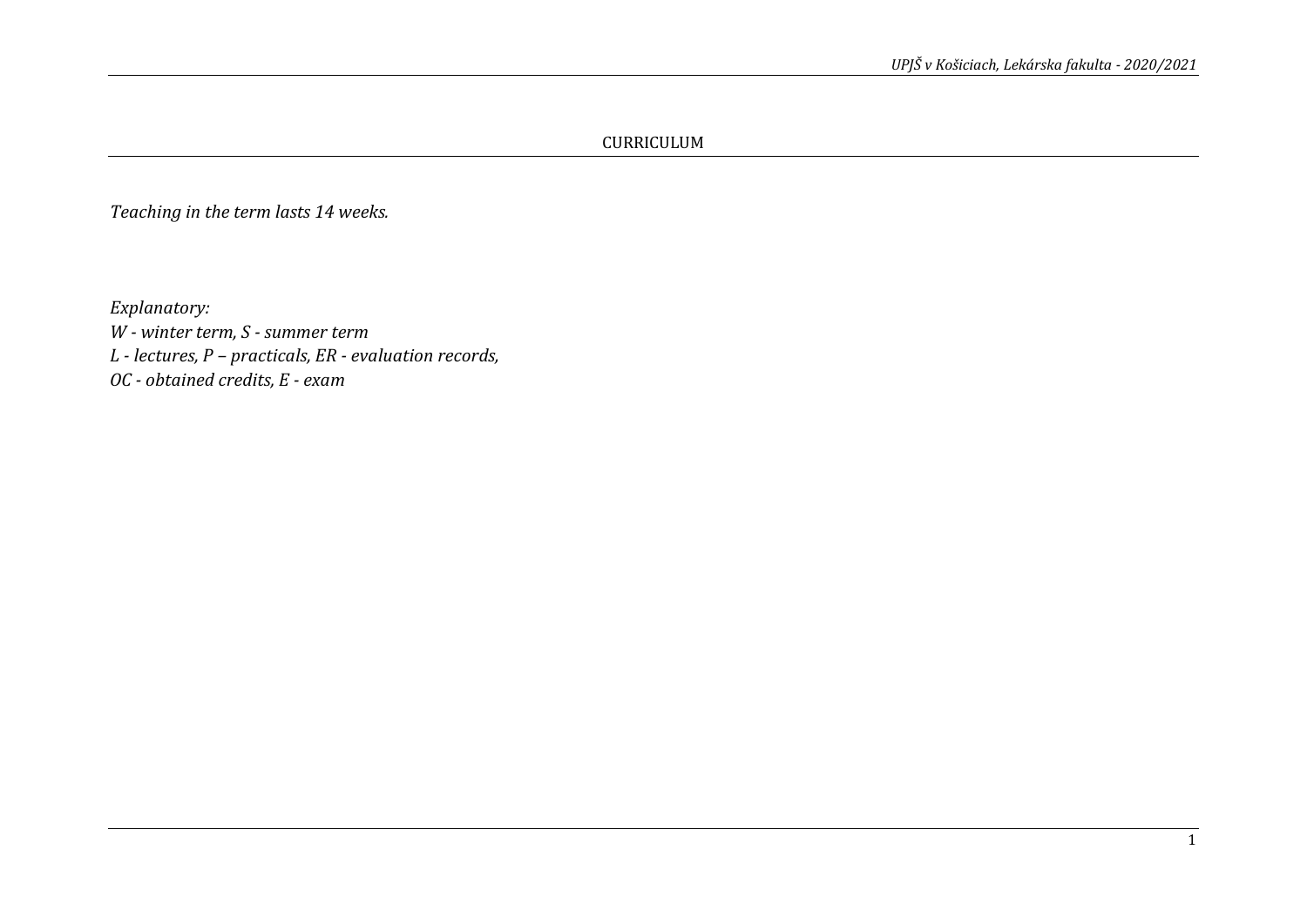| Study program of the first and second degree: Dental Medicine 1 <sup>st</sup> year |                                                    |                |   |           |                |                |           |                |                                      |
|------------------------------------------------------------------------------------|----------------------------------------------------|----------------|---|-----------|----------------|----------------|-----------|----------------|--------------------------------------|
|                                                                                    | <b>Course supervisor</b>                           |                | W |           | S              |                |           | <b>Credits</b> |                                      |
| <b>Subject</b>                                                                     |                                                    | L              | P | ER        | L              | P              | ER        |                | Prerequisites                        |
| Anatomy 1                                                                          | doc. MUDr. A. Boleková, PhD.                       | 3              | 4 | OC        |                |                |           | 6              |                                      |
| Anatomy 2                                                                          | doc. MUDr. A. Boleková, PhD.                       |                |   |           | 3              | 3              | ${\bf E}$ | 7              | Anatomy 1                            |
| Histology and Embryology 1                                                         | doc. MVDr. I. Domoráková, PhD.                     | 2              | 3 | OC        |                |                |           | 4              |                                      |
| Histology and Embryology 2                                                         | doc. MVDr. I. Domoráková, PhD.                     |                |   |           | 2              | 3              | E         | 5              | Histology and Embryology 1           |
| Medical and Human Biology 1                                                        | doc. RNDr. P. Solár, PhD.                          | 2              | 2 | OC        |                |                |           | 3              |                                      |
| Medical and Human Biology 2                                                        | doc. RNDr. P. Solár, PhD.                          |                |   |           | 2              | 2              | ${\bf E}$ | 5              | Medical and Human Biology 1          |
| Medical Biochemistry 1                                                             | prof. Ing. M. Mareková, CSc.                       |                |   |           | 2              | 3              | <b>OC</b> | $\overline{4}$ | Medical Chemistry                    |
| <b>Medical Biophysics</b>                                                          | doc. RNDr. J. Sabo, CSc., mim. prof.               |                |   |           | $\overline{2}$ | $\overline{2}$ | E         | 3              |                                      |
| <b>Medical Chemistry</b>                                                           | doc. RNDr. M. Stupák, PhD.                         | $\overline{2}$ | 3 | E         |                |                |           | 3              |                                      |
| <b>Medical Terminology</b>                                                         | doc. PhDr. F. Šimon, CSc.                          | $\theta$       | 2 | E         |                |                |           | 2              |                                      |
| Propedeutics of Dental Medicine 1                                                  | MUDr. A. Petrášová, PhD.<br>MUDr. S. Timková, PhD. | 2              | 3 | <b>OC</b> |                |                |           | 5              |                                      |
| Propedeutics of Dental Medicine 2                                                  | MUDr. A. Petrášová, PhD.<br>MUDr. S. Timková, PhD. |                |   |           | 2              | 3              | ${\bf E}$ | $\overline{7}$ | Propedeutics of Dental<br>Medicine 1 |
| Slovak Language 1                                                                  | doc. PhDr. M. Sedláková, PhD.                      | $\theta$       | 4 | OC        |                |                |           | 2              |                                      |
| Slovak Language 2                                                                  | doc. PhDr. M. Sedláková, PhD.                      |                |   |           | $\Omega$       | $\overline{4}$ | E         | $\overline{2}$ | Slovak Language 1                    |
| Sports Activities 1                                                                | Mgr. A. Buková, PhD.                               | $\mathbf{0}$   | 2 | OC        |                |                |           | 2              |                                      |
| Sports Activities 2                                                                | Mgr. A. Buková, PhD.                               |                |   |           | 0              | $\overline{2}$ | <b>OC</b> | 2              |                                      |
|                                                                                    |                                                    |                |   |           |                |                |           | 62             |                                      |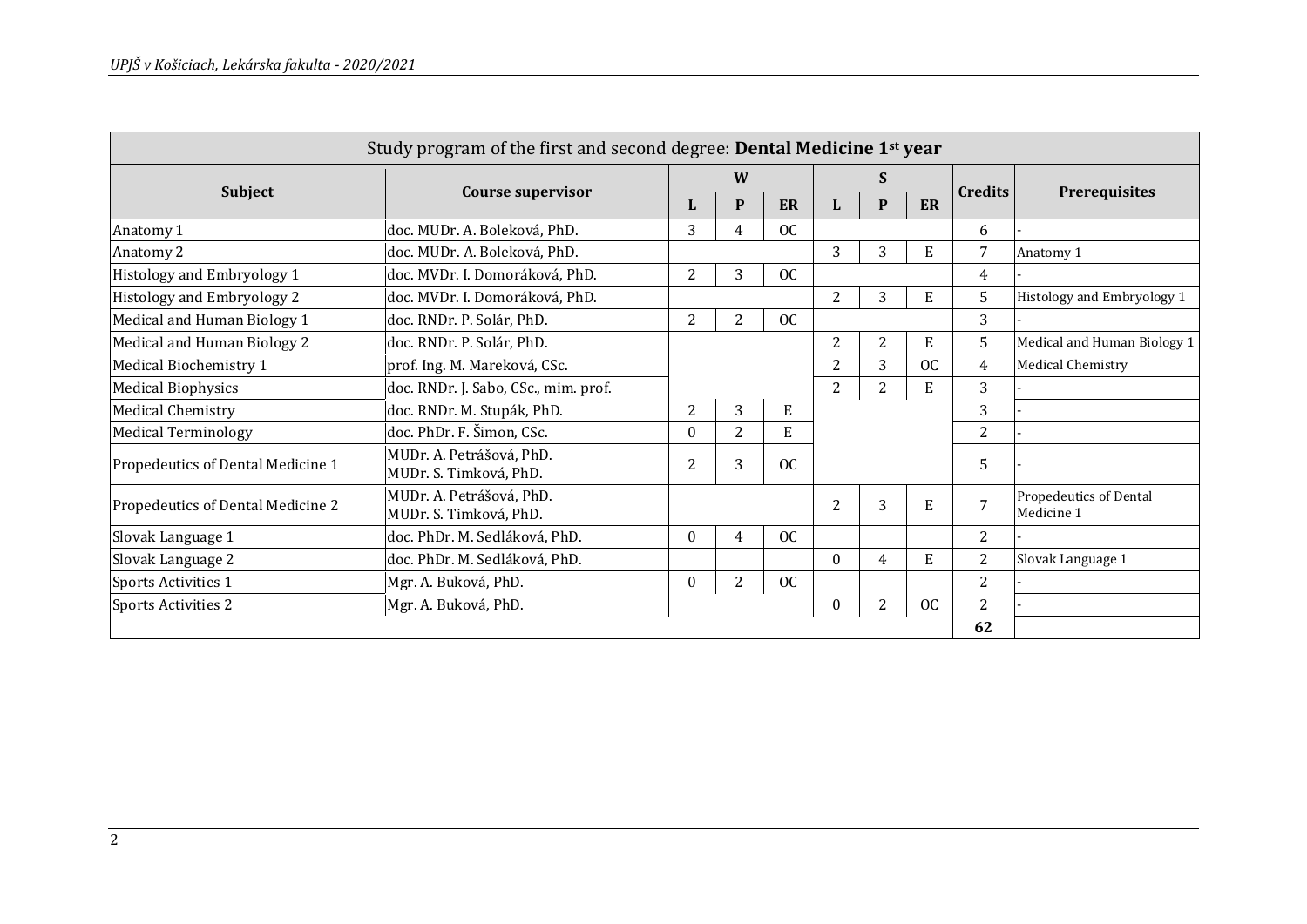|                                                                | Study program of the first and second degree: Dental Medicine 2 <sup>nd</sup> year |                  |              |               |          |                |           |                |                                             |
|----------------------------------------------------------------|------------------------------------------------------------------------------------|------------------|--------------|---------------|----------|----------------|-----------|----------------|---------------------------------------------|
|                                                                |                                                                                    |                  | W            |               |          | S              |           |                |                                             |
| Subject                                                        | <b>Course supervisor</b>                                                           | L                | P            | ER            | L        | P              | ER        | <b>Credits</b> | <b>Prerequisites</b>                        |
| Dental Materials, Technologies<br>and Devices                  | Dr.h.c. prof. MUDr. A. Jenča, CSc., MPH<br>MUDr. S. Timková, PhD.                  | 2                | 1            | E             |          |                |           | 3              | <b>Propedeutics of Dental</b><br>Medicine 2 |
| <b>First Aid</b>                                               | MUDr. J. Capková, PhD.                                                             | $\theta$         | $\mathbf{1}$ | OC            |          |                |           | $\mathbf{1}$   |                                             |
| Immunology                                                     | Dr.h.c. prof. MUDr. L. Siegfried, CSc.                                             |                  |              |               | 2        | $\overline{2}$ | E         | 3              | Medical and Human Biology 2                 |
| Medical Biochemistry 2                                         | prof. Ing. M. Mareková, CSc.                                                       | $\overline{2}$   | 3            | E             |          |                |           | 6              | Medical Biochemistry 1                      |
| Medical Ethics and Philosophy                                  | MUDr. S. Farkašová Iannaccone, PhD.                                                | 1                | 2            | E             |          |                |           | 2              |                                             |
| Medical Informatics and Statistics 1                           | doc. Ing. J. Majerník, PhD.                                                        | $\boldsymbol{0}$ | 2            | <b>OC</b>     |          |                |           | $\overline{2}$ |                                             |
| Medical Informatics and Statistics 2                           | doc. Ing. J. Majerník, PhD.                                                        |                  |              |               | $\Omega$ | $\overline{2}$ | E         | 3              | Medical Informatics and<br>Statistics 1     |
| Medical Physiology 1                                           | prof. MUDr. V. Donič, CSc.                                                         | 3                | 3            | <b>OC</b>     |          |                |           | 6              |                                             |
| <b>Medical Physiology 2</b>                                    | prof. MUDr. V. Donič, CSc.                                                         |                  |              |               | 3        | 3              | ${\bf E}$ | 6              | Medical Physiology 1                        |
| Microbiology 1                                                 | Dr.h.c. prof. MUDr. L. Siegfried, CSc.                                             |                  |              |               | 2        | $\overline{2}$ | <b>OC</b> | $\overline{4}$ |                                             |
| Professional Clerkship 1                                       | MUDr. A. Petrášová, PhD.                                                           |                  |              |               |          | 80 hodín       | OC        | 2              | Slovak Language 2                           |
| Propedeutics of Dental Medicine 3                              | MUDr. A. Petrášová, PhD.<br>MUDr. M. Šestáková, PhD.                               | 2                | 4            | <sub>OC</sub> |          |                |           | $\overline{7}$ | <b>Propedeutics of Dental</b><br>Medicine 2 |
| Propedeutics of Dental Medicine 4                              | MUDr. A. Petrášová, PhD.<br>MUDr. M. Šestáková, PhD.                               |                  |              |               | 2        | 4              | E         | 8              | <b>Propedeutics of Dental</b><br>Medicine 3 |
| Psychology and Medical Communication PhDr. M. Kovaničová, CSc. |                                                                                    | 1                |              | E             |          |                |           | 3              | Medical and Human Biology 1                 |
| Slovak Language 3                                              | doc. PhDr. M. Sedláková, PhD.                                                      | $\boldsymbol{0}$ | 2            | <b>OC</b>     |          |                |           | $\mathbf{1}$   | Slovak Language 2                           |
| Slovak Language 4                                              | doc. PhDr. M. Sedláková, PhD.                                                      |                  |              |               | $\theta$ | $\overline{2}$ | E         | 1              | Slovak Language 3                           |
| <b>Sports Activities 3</b>                                     | Mgr. A. Buková, PhD.                                                               | 0                | 2            | <b>OC</b>     |          |                |           | $\overline{2}$ |                                             |
| Sports Activities 4                                            | Mgr. A. Buková, PhD.                                                               |                  |              |               | $\Omega$ | $\overline{2}$ | <b>OC</b> | $\overline{2}$ |                                             |
|                                                                |                                                                                    |                  |              |               |          |                |           | 62             |                                             |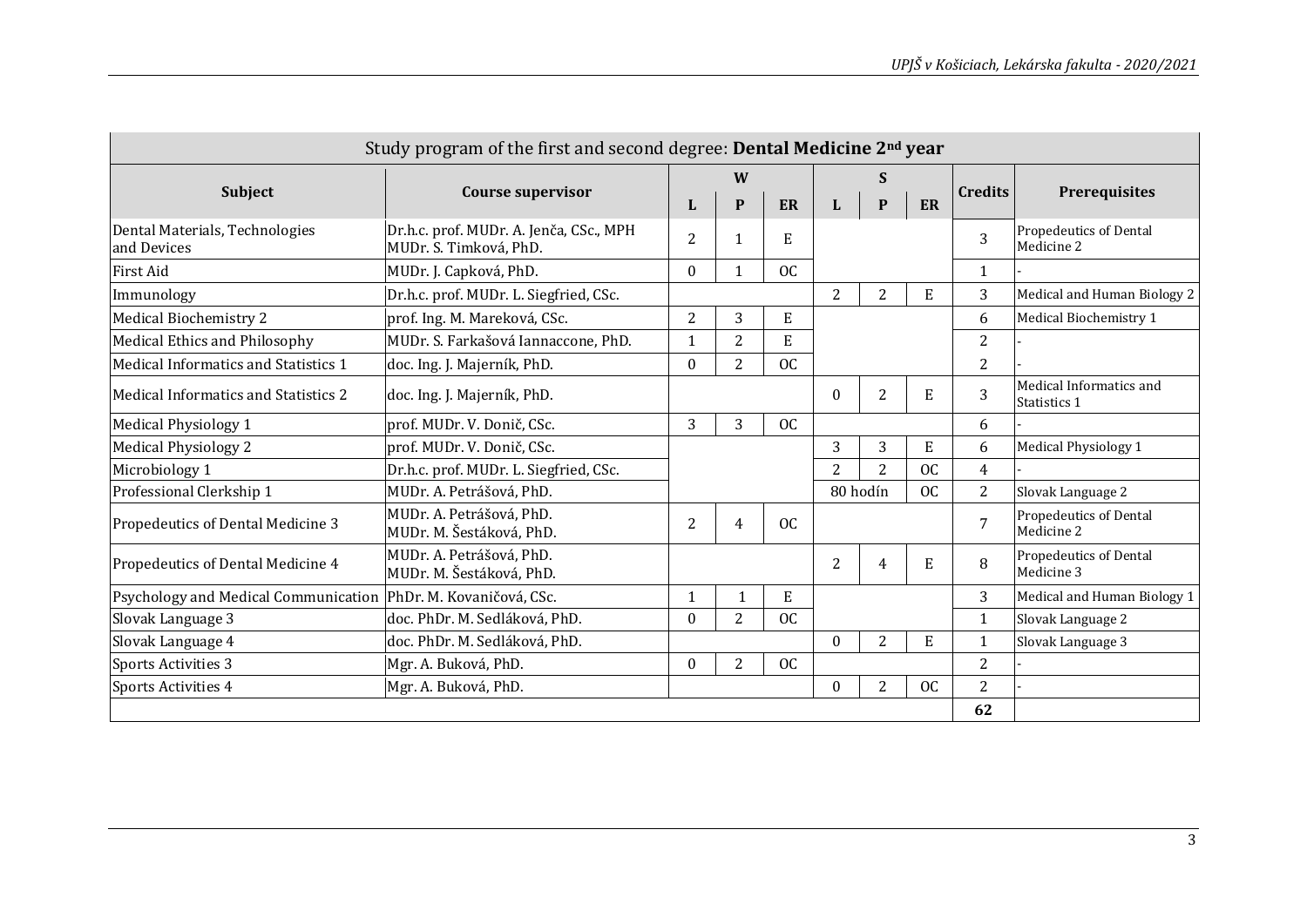| Study program of the first and second degree: Dental Medicine 3rd year |                                                     |                |                |           |                |                |                |                |                                             |  |
|------------------------------------------------------------------------|-----------------------------------------------------|----------------|----------------|-----------|----------------|----------------|----------------|----------------|---------------------------------------------|--|
|                                                                        |                                                     | W              |                |           |                | S.             |                |                |                                             |  |
| Subject                                                                | <b>Course supervisor</b>                            | L              | P              | ER        | L              | P              | <b>ER</b>      | <b>Credits</b> | <b>Prerequisites</b>                        |  |
| Basics of Scientific Work 1                                            | Dr.h.c. prof. MUDr. A. Jenča, CSc., MPH             |                |                |           | $\Omega$       | $\overline{2}$ | <b>OC</b>      | $\mathbf{1}$   |                                             |  |
| Clinical Anatomy of Oro-maxillofacial<br>Region                        | Dr.h.c. prof. MUDr. A. Jenča, CSc., MPH             | $\mathbf{1}$   | 1              | <b>OC</b> |                |                |                | $\overline{2}$ | Anatomy 2                                   |  |
| <b>Conservative Dentistry 1</b>                                        | MUDr. A. Petrášová, PhD.<br>MUDr. M. Tamášová, PhD. |                |                |           | 1              | 3              | <b>OC</b>      | 3              | <b>Propedeutics of Dental</b><br>Medicine 4 |  |
| <b>Dental Radiology</b>                                                | MUDr. A. Jenča, PhD.<br>MUDr. P. Kizek, PhD.        |                |                |           | $\overline{2}$ | $\overline{2}$ | E              | $\overline{4}$ |                                             |  |
| Elective courses                                                       |                                                     |                |                |           |                |                |                | 2              |                                             |  |
| Internal Medicine 1                                                    | doc. MUDr. J. Gonsorčík, CSc.                       | $\mathbf{1}$   | 1              | <b>OC</b> |                |                |                | $\overline{2}$ | <b>Medical Physiology 2</b>                 |  |
| Internal Medicine 2                                                    | prof. MUDr. J. Pella, PhD.                          |                |                |           | $\mathbf{1}$   |                | <b>OC</b>      | $\overline{2}$ | <b>Internal Medicine 1</b>                  |  |
| Microbiology 2                                                         | Dr.h.c. prof. MUDr. L. Siegfried, CSc.              | $\overline{2}$ | $\overline{2}$ | E         |                |                |                | $\overline{4}$ | Microbiology 1                              |  |
| Pathological Anatomy 1                                                 | MUDr. E. Štammová                                   | $\overline{2}$ | 3              | <b>OC</b> |                |                |                | $\overline{4}$ | Anatomy 2<br>Histology and Embryology 2     |  |
| Pathological Anatomy 2                                                 | MUDr. E. Štammová                                   |                |                |           | $\overline{2}$ | 3              | E              | 5              | Pathological Anatomy 1                      |  |
| Pathological Physiology 1                                              | doc. MUDr. R. Beňačka, CSc., mim. prof.             | 2              | $\overline{2}$ | <b>OC</b> |                |                |                | 3              | Medical Physiology 2                        |  |
| Pathological Physiology 2                                              | doc. MUDr. R. Beňačka, CSc., mim. prof.             |                |                |           | $\overline{2}$ | $\overline{2}$ | ${\bf E}$      | $\overline{4}$ | Pathological Physiology 1                   |  |
| Pharmacology 1                                                         | prof. MVDr. J. Mojžiš, DrSc.                        | $\overline{2}$ | $\overline{2}$ | OC        |                |                |                | 3              | <b>Medical Physiology 2</b>                 |  |
| Pharmacology 2                                                         | prof. MVDr. J. Mojžiš, DrSc.                        |                |                |           | $\overline{2}$ | $\overline{2}$ | ${\bf E}$      | $\overline{4}$ | Pharmacology 1                              |  |
| Preventive Dental Medicine                                             | MUDr. M. Tamášová, PhD.                             | 2              | 3              | E         |                |                |                | $\overline{4}$ | <b>Propedeutics of Dental</b><br>Medicine 4 |  |
| Professional Clerkship 2                                               | MUDr. A. Petrášová, PhD.                            |                |                |           |                | 120 hodín      | <b>OC</b>      | 3              | Slovak Language 4                           |  |
| Prosthetic Dentistry 1                                                 | MUDr. M. Šestáková, PhD.                            |                |                |           | 1              | 3              | <b>OC</b>      | 3              | <b>Propedeutics of Dental</b><br>Medicine 4 |  |
| Radiology                                                              | MUDr. T. Muchová, PhD.                              | $\mathbf{1}$   | $\mathbf{1}$   | E         |                |                |                | 3              |                                             |  |
| Surgery 1                                                              | prof. MUDr. M. Frankovičová, PhD.                   | $\mathbf{1}$   | $\mathbf{1}$   | <b>OC</b> |                |                |                | $\overline{2}$ | <b>Medical Physiology 2</b>                 |  |
| Surgery 2                                                              | prof. MUDr. M. Frankovičová, PhD.                   |                |                |           | 1              |                | <sub>0</sub> c | $\overline{2}$ | Surgery 1                                   |  |
|                                                                        |                                                     |                |                |           |                |                |                | 60             |                                             |  |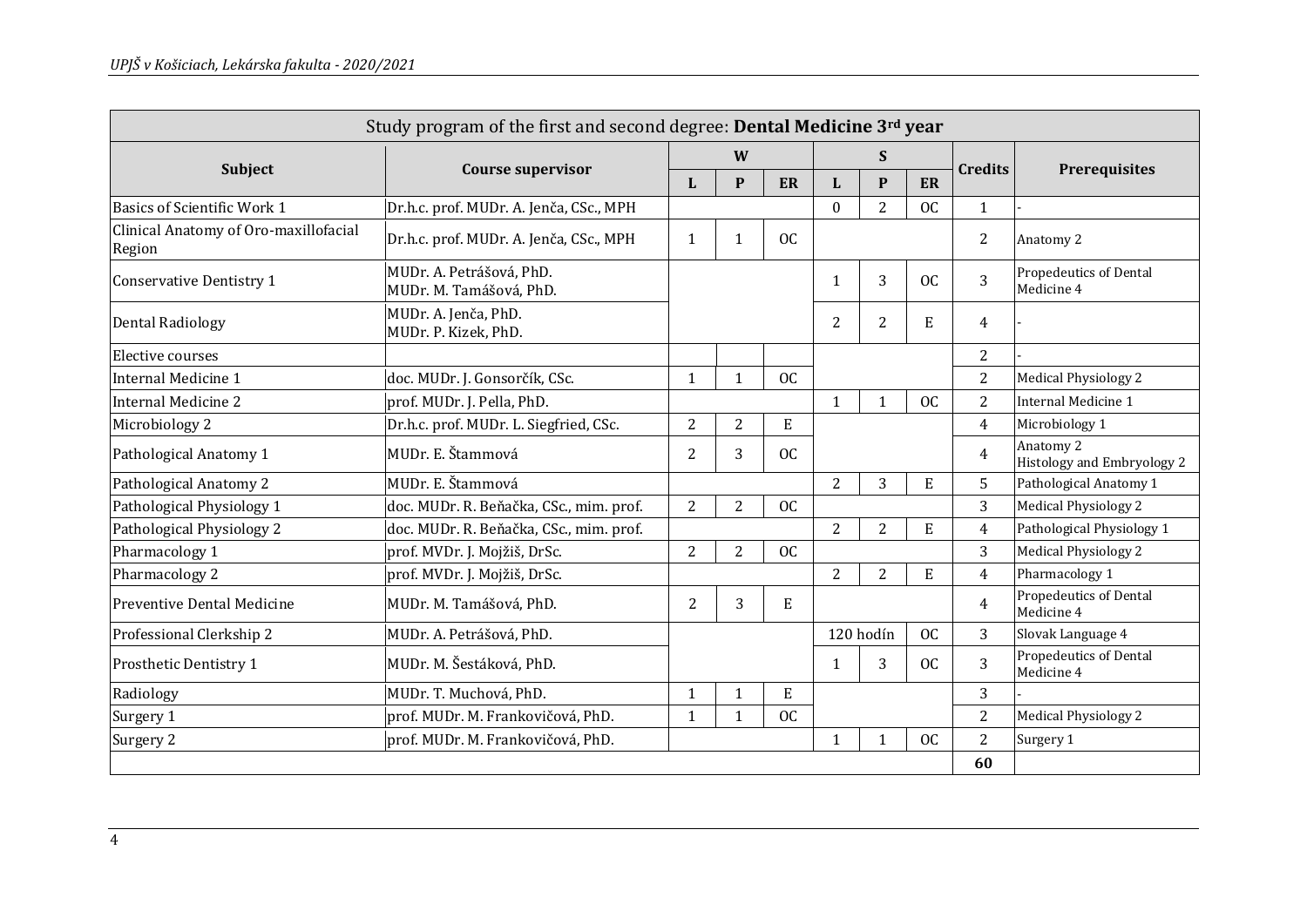| Study program of the first and second degree: Dental Medicine 4 <sup>th</sup> year |                                                                           |              |                |             |              |                    |             |                |                                                                      |  |
|------------------------------------------------------------------------------------|---------------------------------------------------------------------------|--------------|----------------|-------------|--------------|--------------------|-------------|----------------|----------------------------------------------------------------------|--|
|                                                                                    |                                                                           | W            |                |             | S            |                    |             |                |                                                                      |  |
| <b>Subject</b>                                                                     | <b>Course supervisor</b>                                                  | L            | $\mathbf{P}$   | ER          | L            | $\mathbf{P}$<br>ER |             | <b>Credits</b> | <b>Prerequisites</b>                                                 |  |
| <b>Basics of Scientific Work 2</b>                                                 | MUDr. A. Jenča, PhD.<br>MDDr. M. Riznič, PhD.                             | $\Omega$     | $\overline{2}$ | <b>OC</b>   |              |                    |             | $\overline{2}$ |                                                                      |  |
| <b>Conservative Dentistry 2</b>                                                    | MUDr. A. Petrášová, PhD.<br>MUDr. M. Tamášová, PhD.                       | 1            | 3              | <b>OC</b>   |              |                    |             | 3              | <b>Conservative Dentistry 1</b>                                      |  |
| <b>Conservative Dentistry 3</b>                                                    | MUDr. A. Petrášová, PhD.<br>MUDr. M. Tamášová, PhD.                       |              |                |             | 1            | 4                  | <b>OC</b>   | $\overline{4}$ | Conservative Dentistry 2                                             |  |
| Dentoalveolar Surgery 1                                                            | MUDr. A. Jenča, PhD.<br>MUDr. P. Kizek, PhD.                              | 1            | 4              | <b>OC</b>   |              |                    |             | $\overline{4}$ | Propedeutics of Dental<br>Medicine 4                                 |  |
| Dentoalveolar Surgery 2                                                            | MUDr. A. Jenča, PhD.<br>MUDr. P. Kizek, PhD.                              |              |                |             | 1            | $\overline{4}$     | <b>OC</b>   | 3              | Dentoalveolar Surgery 1                                              |  |
| Dermatovenerology                                                                  | MUDr. Z. Baranová, PhD.                                                   |              |                |             | $\mathbf{1}$ | 1                  | E           | 2              | <b>Internal Medicine 2</b>                                           |  |
| Forensic Medicine and Medicine Law                                                 | MUDr. S. Farkašová Iannaccone, PhD.                                       | 1            | $\mathbf{1}$   | E           |              |                    |             | $\overline{2}$ | Pathological Anatomy 2<br>Anatomy 2                                  |  |
| Gynaecology                                                                        | doc. MUDr. P. Urdzík, PhD, MPH                                            | $\mathbf{1}$ | $\mathbf{1}$   | $\mathbf E$ |              |                    |             | $\overline{2}$ | Surgery 2                                                            |  |
| Hygiene and Epidemiology                                                           | doc. MUDr. K. Rimárová, CSc., mim. prof.<br>prof. MVDr. M. Halánová, PhD. |              |                |             | 1            | 1                  | ${\bf E}$   | $\overline{2}$ | Microbiology 2                                                       |  |
| Infectology                                                                        | prof. MUDr. I. Schréter, CSc.                                             |              |                |             | $\mathbf{1}$ | $\mathbf{1}$       | E           | $\overline{2}$ | <b>Internal Medicine 2</b>                                           |  |
| <b>Internal Medicine 3</b>                                                         | prof. MUDr. Pe. Jarčuška, PhD.                                            | $\mathbf{1}$ | $\overline{2}$ | <b>OC</b>   |              |                    |             | 3              | <b>Internal Medicine 2</b>                                           |  |
| <b>Internal Medicine 4</b>                                                         | doc. MUDr. I. Valočiková, PhD.                                            |              |                |             | $\mathbf{1}$ | $\overline{2}$     | <b>OC</b>   | 3              | Internal Medicine 3                                                  |  |
| Neurology                                                                          | prof. MUDr. Z. Gdovinová, CSc.                                            | $\mathbf{1}$ | $\mathbf{1}$   | $\mathbf E$ |              |                    |             | $\overline{2}$ | <b>Internal Medicine 2</b>                                           |  |
| Opthalmology                                                                       | MUDr. J. Kolesár, MPH                                                     |              |                |             | 1            | 1                  | $\mathbf E$ | $\overline{2}$ | Surgery 2                                                            |  |
| Otorhinolaryngology                                                                | prof. MUDr. J. Koval', CSc.                                               |              |                |             | $\mathbf{1}$ | $\mathbf{1}$       | E           | $\overline{2}$ | Surgery 2                                                            |  |
| Paediatrics                                                                        | doc. MUDr. V. Vargová, PhD.                                               | $\mathbf{1}$ | $\mathbf{1}$   | E           |              |                    |             | $\overline{2}$ | <b>Internal Medicine 2</b>                                           |  |
| Preventive Medicine                                                                | prof. MUDr. D. Pella, PhD.                                                |              |                |             | $\mathbf{1}$ | 1                  | $\mathbf E$ | $\overline{2}$ |                                                                      |  |
| Prosthetic Dentistry 2                                                             | MUDr. M. Šestáková, PhD.                                                  | 1            | 3              | OC          |              |                    |             | 3              | Prosthetic Dentistry 1                                               |  |
| Prosthetic Dentistry 3                                                             | MUDr. M. Šestáková, PhD.                                                  |              |                |             | $\mathbf{1}$ | $\overline{4}$     | <b>OC</b>   | 3              | Prosthetic Dentistry 2                                               |  |
| Psychiatry                                                                         | doc. MUDr. I. Dóci, PhD.                                                  |              |                |             | 1            | 1                  | $\mathbf E$ | 2              | Psychology and Medical<br>Communication<br>Pathological Physiology 1 |  |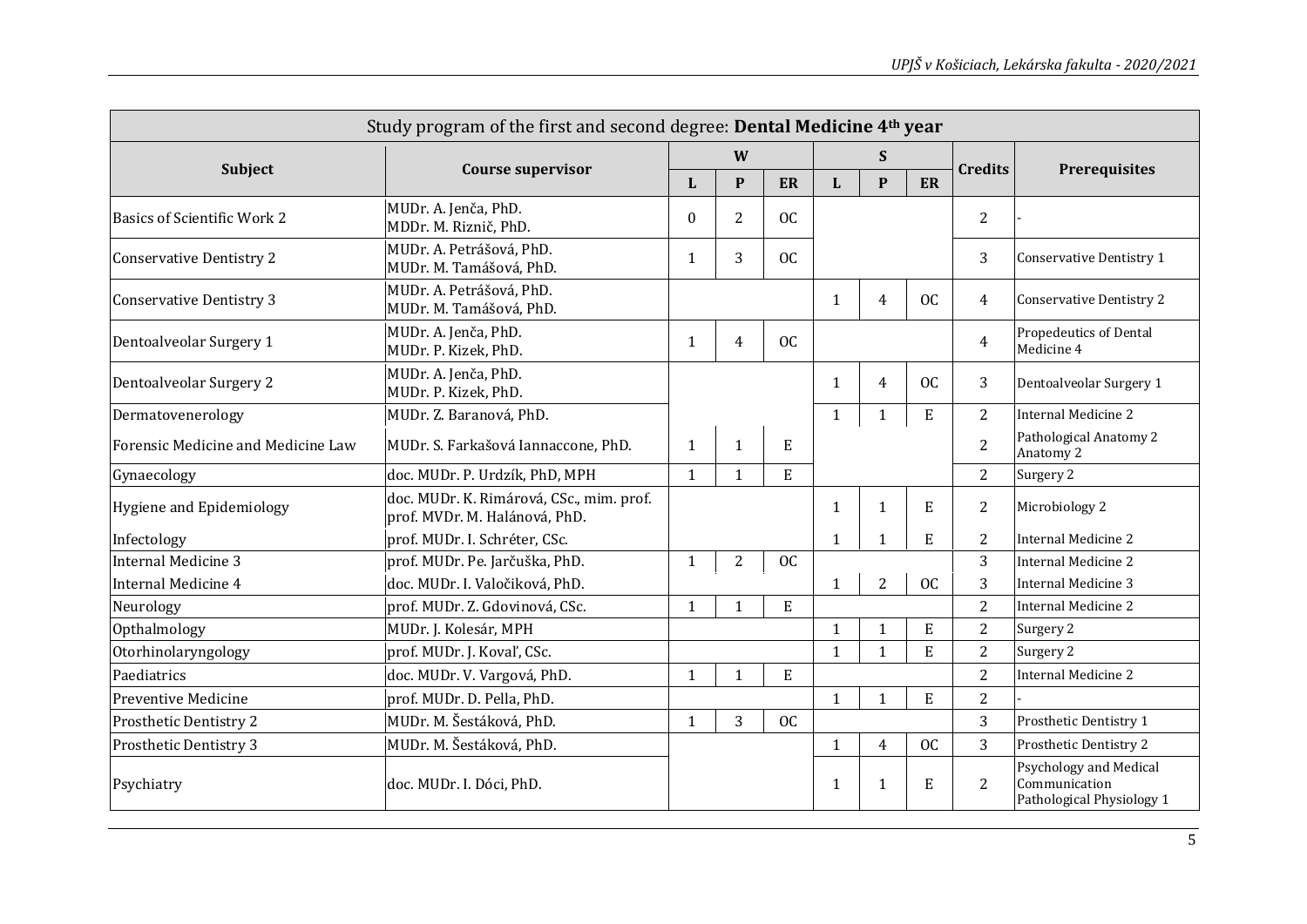| Seminar of Diploma Thesis 1 | Tutor                      | $_{0c}$<br>30 hours |  |    |          |  |         | ∸      |           |
|-----------------------------|----------------------------|---------------------|--|----|----------|--|---------|--------|-----------|
| Seminar of Diploma Thesis 2 | Tutor                      |                     |  |    | 30 hours |  | $_{00}$ | n<br>∸ |           |
| Surgery 3                   | prof. MUDr. M. Kitka, CSc. |                     |  | OC |          |  |         |        | Surgery 2 |
| Surgery 4                   | prof. MUDr. M. Kitka, CSc. |                     |  |    |          |  | OC      | ົ      | Surgery 3 |
|                             |                            |                     |  |    |          |  |         |        |           |

| Study program of the first and second degree: Dental Medicine 5 <sup>th</sup> year |                                                     |                |                |           |              |   |           |                |                                                     |
|------------------------------------------------------------------------------------|-----------------------------------------------------|----------------|----------------|-----------|--------------|---|-----------|----------------|-----------------------------------------------------|
|                                                                                    |                                                     | W              |                |           |              | S |           |                |                                                     |
| <b>Subject</b>                                                                     | <b>Course supervisor</b>                            | L              | P              | <b>ER</b> | L            | P | ER        | <b>Credits</b> | <b>Prerequisites</b>                                |
| Anaesthesiology                                                                    | doc. MUDr. J. Firment, PhD.                         | 1              | 1              | E         |              |   |           | $\overline{2}$ | Surgery 4<br>Internal Medicine 4                    |
| <b>Conservative Dentistry 4</b>                                                    | MUDr. A. Petrášová, PhD.<br>MUDr. M. Tamášová, PhD. | 1              | 3              | E         |              |   |           | 4              | <b>Conservative Dentistry 3</b>                     |
| <b>Conservative Dentistry 5</b>                                                    | MUDr. A. Petrášová, PhD.<br>MUDr. M. Tamášová, PhD. |                |                |           |              | 3 | <b>OC</b> | 4              | Conservative Dentistry 4                            |
| Dentoalveolar Surgery 3                                                            | MUDr. A. Jenča, PhD.<br>MUDr. P. Kizek, PhD.        |                | 3              | E         |              |   |           | 4              | Dentoalveolar Surgery 2                             |
| <b>Internal Medicine 5</b>                                                         | prof. MUDr. G. Valočik, PhD.                        | $\overline{2}$ | 2              | <b>OC</b> |              |   |           | $\overline{2}$ | Internal Medicine 4                                 |
| Management of Dental Practice                                                      | Dr.h.c. prof. MUDr. A. Jenča, CSc., MPH             |                |                |           |              |   | <b>OC</b> | $\overline{2}$ |                                                     |
| Maxillofacial Surgery 1                                                            | MUDr. A. Jenča, PhD.<br>MUDr. P. Kizek, PhD.        |                |                |           |              | 3 | <b>OC</b> | 4              | Dentoalveolar Surgery 3                             |
| Ortodontics 1                                                                      | MUDr. J. Jenčová, PhD.                              | 1              | $\overline{2}$ | OC        |              |   |           | 2              | Prosthetic Dentistry 3                              |
| Ortodontics 2                                                                      | MUDr. J. Jenčová, PhD.                              |                |                |           | $\mathbf{1}$ | 3 | E         | 3              | Ortodontics 1                                       |
| Paediatrics Dentistry 1                                                            | MUDr. J. Jenčová, PhD.                              |                | 2              | OC        |              |   |           | $\overline{2}$ | Conservative Dentistry 3                            |
| Paediatrics Dentistry 2                                                            | MUDr. J. Jenčová, PhD.                              |                |                |           |              | 3 | E         | 3              | Paediatrics Dentistry 1                             |
| Periodontology 1                                                                   | MUDr. S. Timková, PhD.                              | 1              | 2              | OC        |              |   |           | $\overline{2}$ | <b>Conservative Dentistry 3</b>                     |
| Periodontology 2                                                                   | MUDr. S. Timková, PhD.                              |                |                |           |              | 3 | E         | 3              | Periodontology 1                                    |
| Physiotherapy                                                                      | doc. MUDr. P. Takáč, PhD., mim. prof.               |                |                | E         |              |   |           | $\overline{2}$ | Pathological Anatomy 2<br>Pathological Physiology 2 |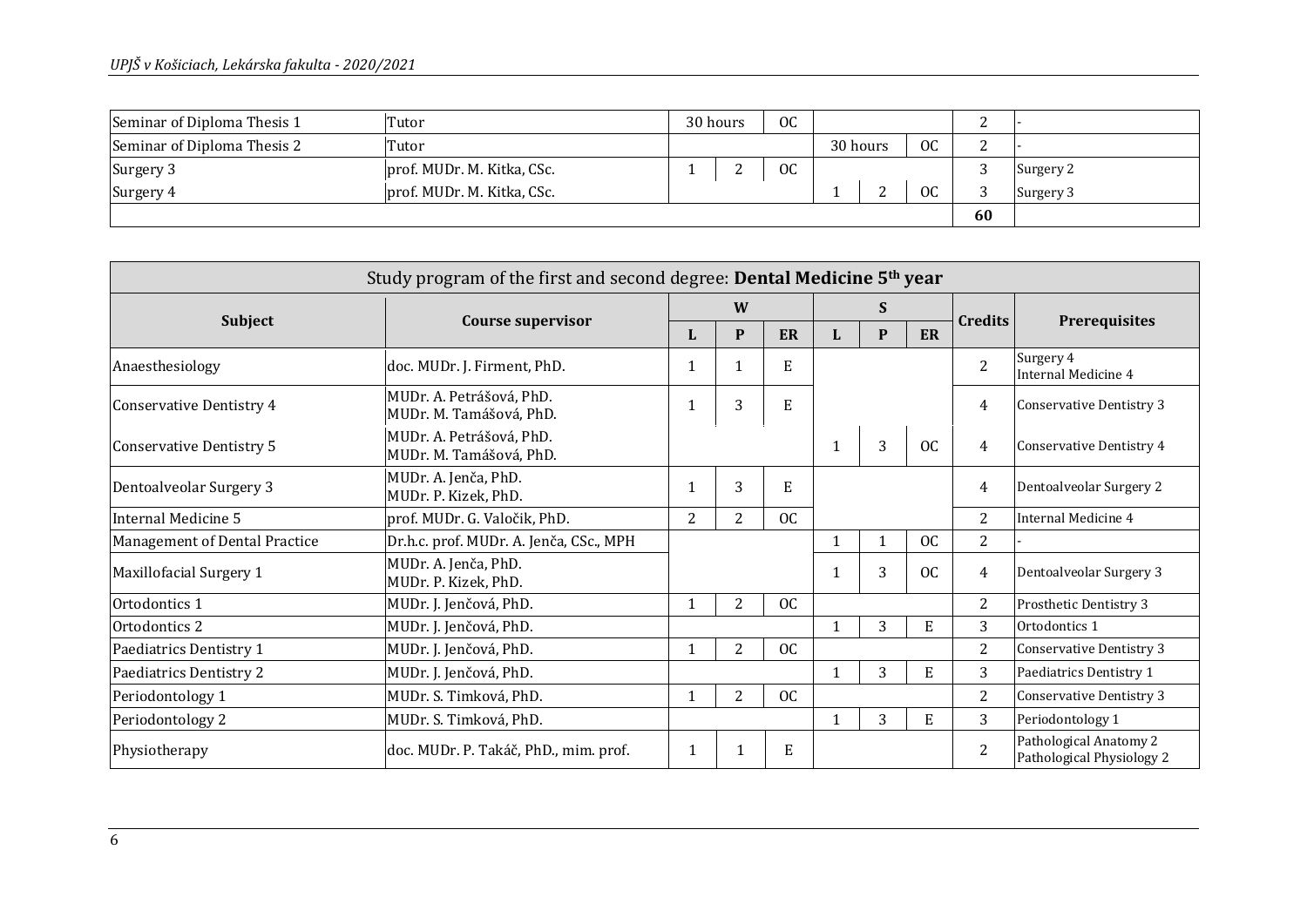| Professional Clerkship 3      | Dr.h.c. prof. MUDr. A. Jenča, CSc., MPH<br>MUDr. S. Timková, PhD. |   |          |     | 120 hours                | OC            | 3              | Conservative Dentistry 4<br>Dentoalveolar Surgery 3<br>Orthodontics 2<br>Paediatrics Dentistry 2<br>Periodontology 2<br>Prosthetic Dentistry 4<br>Slovak Language 4 |
|-------------------------------|-------------------------------------------------------------------|---|----------|-----|--------------------------|---------------|----------------|---------------------------------------------------------------------------------------------------------------------------------------------------------------------|
| Prosthetic Dentistry 4        | MUDr. J. Jenčová, PhD.                                            |   |          | E   |                          |               | 4              | Prosthetic Dentistry 3                                                                                                                                              |
| <b>Prosthetic Dentistry 5</b> | MUDr. J. Jenčová, PhD.                                            |   |          |     | 3                        | <sub>OC</sub> | 4              | Prosthetic Dentistry 4                                                                                                                                              |
| Seminar of Diploma Thesis 3   | Mgr. I. Rajničová Nagyová, PhD.                                   |   | 50 hours | OC. |                          |               | 2              |                                                                                                                                                                     |
| Seminar of Diploma Thesis 4   | Tutor                                                             |   |          |     | 50 hours                 | OC            | 2              |                                                                                                                                                                     |
| Surgery 5                     | prof. MUDr. J. Radoňak, CSc., MPH                                 | 2 |          | OC. |                          |               | 2              | Surgery 4                                                                                                                                                           |
| Surgery                       |                                                                   |   |          |     | <b>State Examination</b> |               | $\overline{2}$ | Surgery 5<br>Anaesthesiology                                                                                                                                        |
| Internal Medicine             |                                                                   |   |          |     | <b>State Examination</b> |               |                | Internal Medicine 5                                                                                                                                                 |
|                               |                                                                   |   |          |     |                          |               | 60             |                                                                                                                                                                     |

| Study program of the first and second degree: <b>Dental Medicine 6th year</b> |                                                     |              |     |    |                |                                                                       |  |  |  |  |
|-------------------------------------------------------------------------------|-----------------------------------------------------|--------------|-----|----|----------------|-----------------------------------------------------------------------|--|--|--|--|
| Subject                                                                       | <b>Course supervisor</b>                            | Ы            | P   | ER | <b>Credits</b> | <b>Prerequisites</b>                                                  |  |  |  |  |
| Clinical Seminars                                                             | MUDr. A. Jenča, PhD.<br>MUDr. P. Kizek, PhD.        | $\mathbf{0}$ | 132 | OC | 7              |                                                                       |  |  |  |  |
| Conservative Dentistry 6                                                      | MUDr. A. Petrášová, PhD.<br>MUDr. M. Tamášová, PhD. | 22           | 110 | OC |                | Conservative Dentistry 5                                              |  |  |  |  |
| Geronto-dentistry                                                             | MUDr. A. Jenča, PhD.<br>MUDr. P. Kizek, PhD.        | 22           | 22  | OC | 2              | Periodontology 2<br>Maxillofacial Surgery 1<br>Prosthetic Dentistry 5 |  |  |  |  |
| Maxillofacial Surgery 2                                                       | MUDr. A. Jenča, PhD.<br>MUDr. P. Kizek, PhD.        | 22           | 132 | OC | 8              | Maxillofacial Surgery 1                                               |  |  |  |  |
| Ortodontics 3                                                                 | MUDr. J. Jenčová, PhD.<br>doc. T. Pyndus, CSc.      | 22           | 66  | OC | 5              | Ortodontics 2                                                         |  |  |  |  |
| Paediatrics Dentistry 3                                                       | MUDr. J. Jenčová, PhD.                              | 22           | 66  | OC | 5              | Paediatrics Dentistry 2                                               |  |  |  |  |
| Periodontology 3                                                              | MUDr. S. Timková, PhD.                              | 22           | 66  | OC | 5.             | Periodontology 2                                                      |  |  |  |  |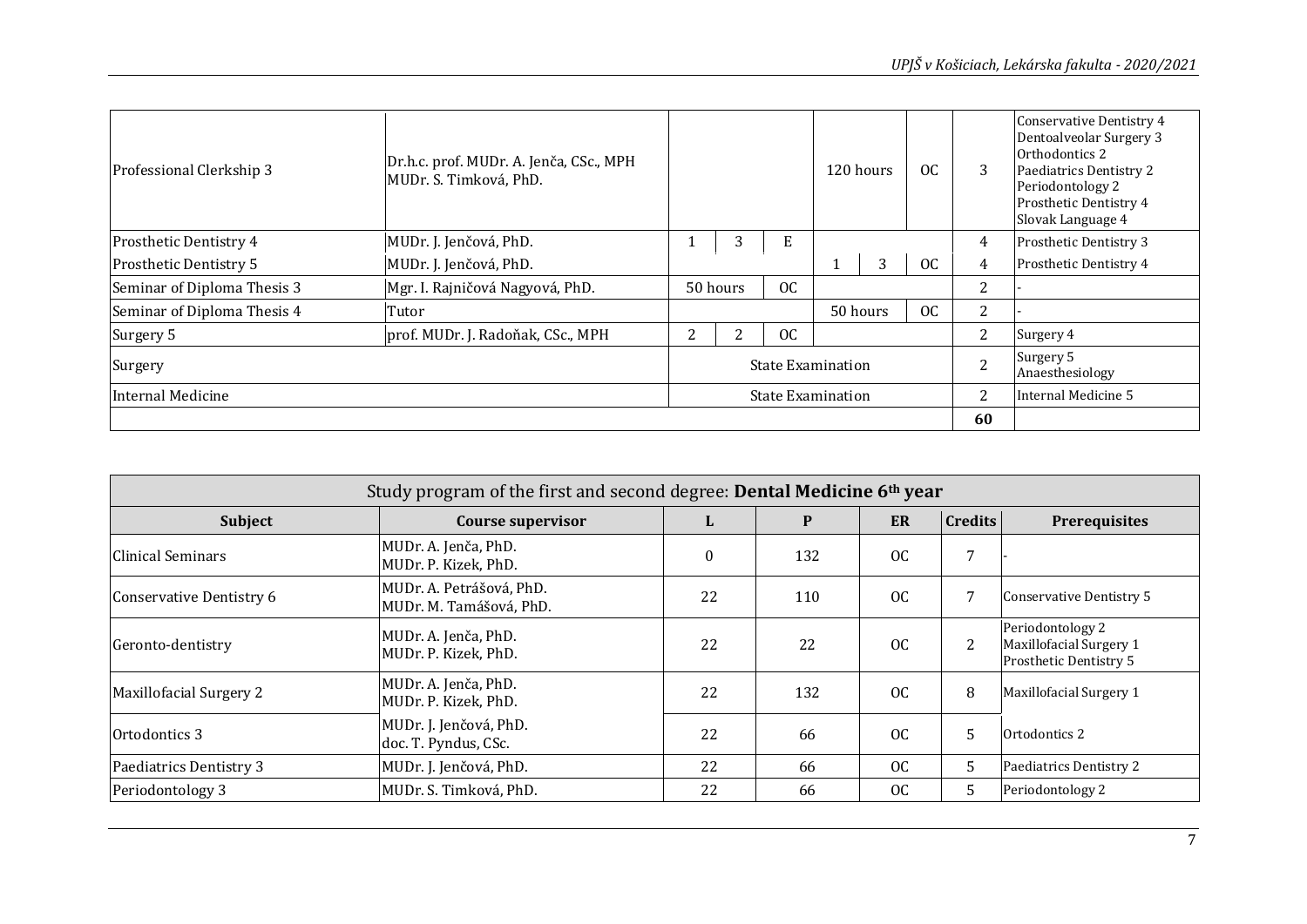| Prosthetic Dentistry 6                     | MUDr. J. Jenčová, PhD. | 22                       | 110                      | OC | 7              | Prosthetic Dentistry 5                                                                                                          |
|--------------------------------------------|------------------------|--------------------------|--------------------------|----|----------------|---------------------------------------------------------------------------------------------------------------------------------|
| Diploma Thesis and Diploma Thesis' Defence |                        |                          | <b>State Examination</b> |    | 8              | Seminar of Diploma Thesis 1<br>Seminar of Diploma Thesis 2<br>Seminar of Diploma Thesis 3<br>Seminar of Diploma Thesis 4        |
| Maxillofacial Surgery                      |                        |                          | <b>State Examination</b> |    | 2              | Maxillofacial Surgery 2<br>Physiotherapy<br>Professional Clerkship 3                                                            |
| Orthopedic Dentistry                       |                        |                          | <b>State Examination</b> |    | $\overline{2}$ | Prosthetic Dentistry 6<br>Ortodontics 3<br>Physiotherapy<br>Professional Clerkship 3                                            |
| Therapeutic Dentistry                      |                        | <b>State Examination</b> |                          |    | 2              | Conservative Dentistry 6<br>Paediatrics Dentistry 3<br>Periodontology 3<br>Professional Clerkship 3<br>Hygiene and Epidemiology |
|                                            |                        |                          |                          |    | 60             |                                                                                                                                 |